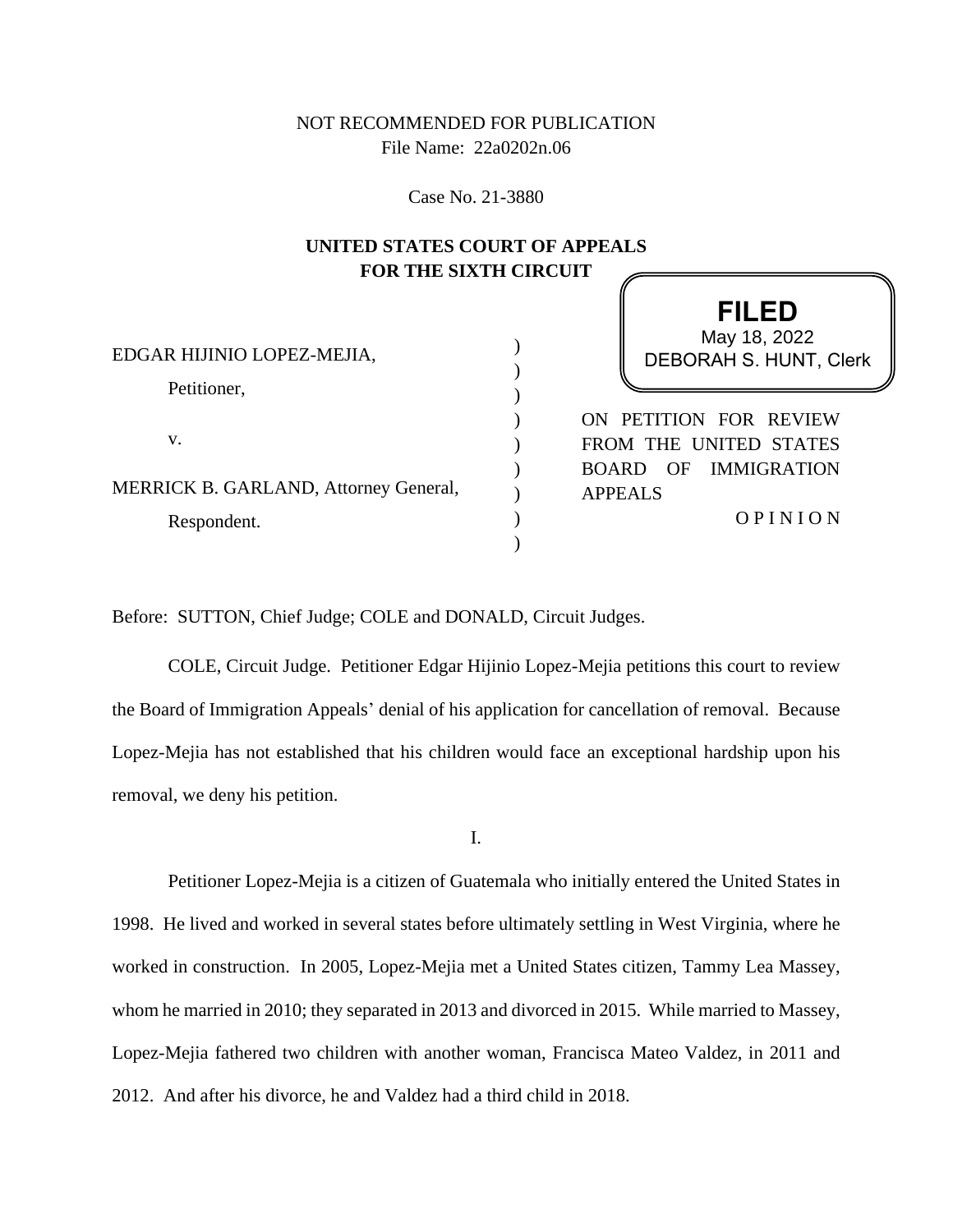### Case No. 21-3880, *Lopez-Mejia v. Garland*

Deportation proceedings against Lopez-Mejia began in 2010, and he first applied for cancellation of removal in 2011. Lopez-Mejia submitted an updated application in 2013. These first two applications listed Lopez-Mejia's then-spouse as his only qualifying relative. Lopez-Mejia later testified that he did not include his children on these applications because he "felt bad" and "wasn't brave enough[,]" explaining that he "did not want to involve [his] children in [his] problems[.]" (A.R. 233.) An immigration judge held a hearing on his application but continued the case rather than issuing a decision.

Lopez-Mejia appeared before the immigration judge for his continued hearing on October 2, 2018. Prior to the continued hearing, Lopez-Mejia submitted a second updated application for cancellation of removal on September 24, 2018. On this application, he listed his three children as qualifying relatives and contended that his removal would cause "exceptional and extremely unusual hardship" to them.

Lopez-Mejia elaborated on this point at the continued hearing, testifying that his removal would leave his children in the United States with Valdez, who is unable to support them with her earnings as a part-time dishwasher. Lopez-Mejia did not provide documentation to confirm the family's finances, but he believes he will not be able to find work in Guatemala, given that he has been away from his home country for over twenty years, and that he will therefore not be able to provide financial support to his children from abroad. Moreover, Valdez does not have family in the United States, and Lopez-Mejia does not believe that his Indiana-based siblings would help Valdez take care of the children.

In addition to financial hardship, Lopez-Mejia attested to two additional hardships his children face. First, he explained that his oldest son has "always [been] a little behind" in school, though he does not receive any additional educational help. (A.R. 216.) Second, Lopez-Mejia's

- 2 -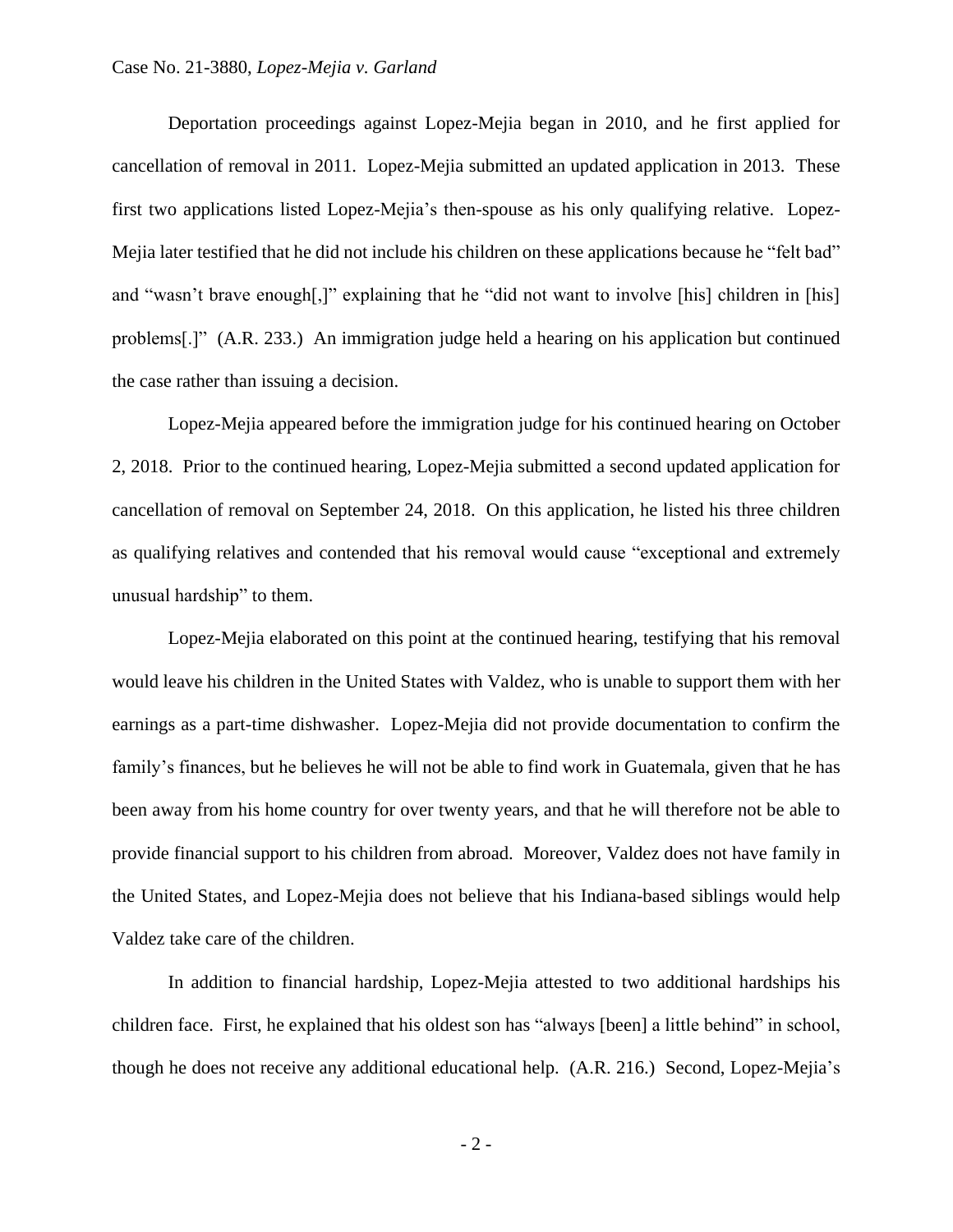youngest son was born with a spinal cord defect, which required a month of non-surgical treatment after birth, but does not require any ongoing treatment.

The immigration judge found Lopez-Mejia's testimony to be uncredible for three reasons: (1) Lopez-Mejia testified to a subjective belief that the Guatemalan civil war was ongoing, despite acknowledging that it had ended; (2) he admitted to lying on sworn applications and "to hiding his children from his coworkers and family"; and (3) he was "evasive and nonresponsive" to questioning. (A.R. 56.) The immigration judge further noted that Lopez-Mejia did not provide any documents to corroborate his representations about the family's finances or his children's medical and educational needs.

The immigration judge also addressed the merits of Lopez-Mejia's claims and determined that: (1) he failed to establish that his children would suffer exceptional and extremely unusual hardship; and (2) he did not establish "good moral character" because he did not disclose his children on his initial two applications. (A.R. 57–58.) The immigration judge denied Lopez-Mejia's application for cancellation of removal and ordered him to be removed to Guatemala.

Resting solely on the inadequate evidence of hardship, the Board dismissed the appeal. Lopez-Mejia timely filed his petition for review before this court.

#### II.

Where, as here, the Board both adopts and supplements the IJ's decision, the Board's decision constitutes the final agency determination for purposes of judicial review. *Marikasi v. Lynch*, 840 F.3d 281, 286–87 (6th Cir. 2016). We may also consider the IJ's opinion insofar as the Board adopts that opinion. *Id.*

Section  $1252(a)(2)(D)$  of the Immigration and Nationality Act allows us to review the Board's hardship conclusion. *Singh v. Rosen*, 984 F.3d 1142, 1153–54 (6th Cir. 2021).

- 3 -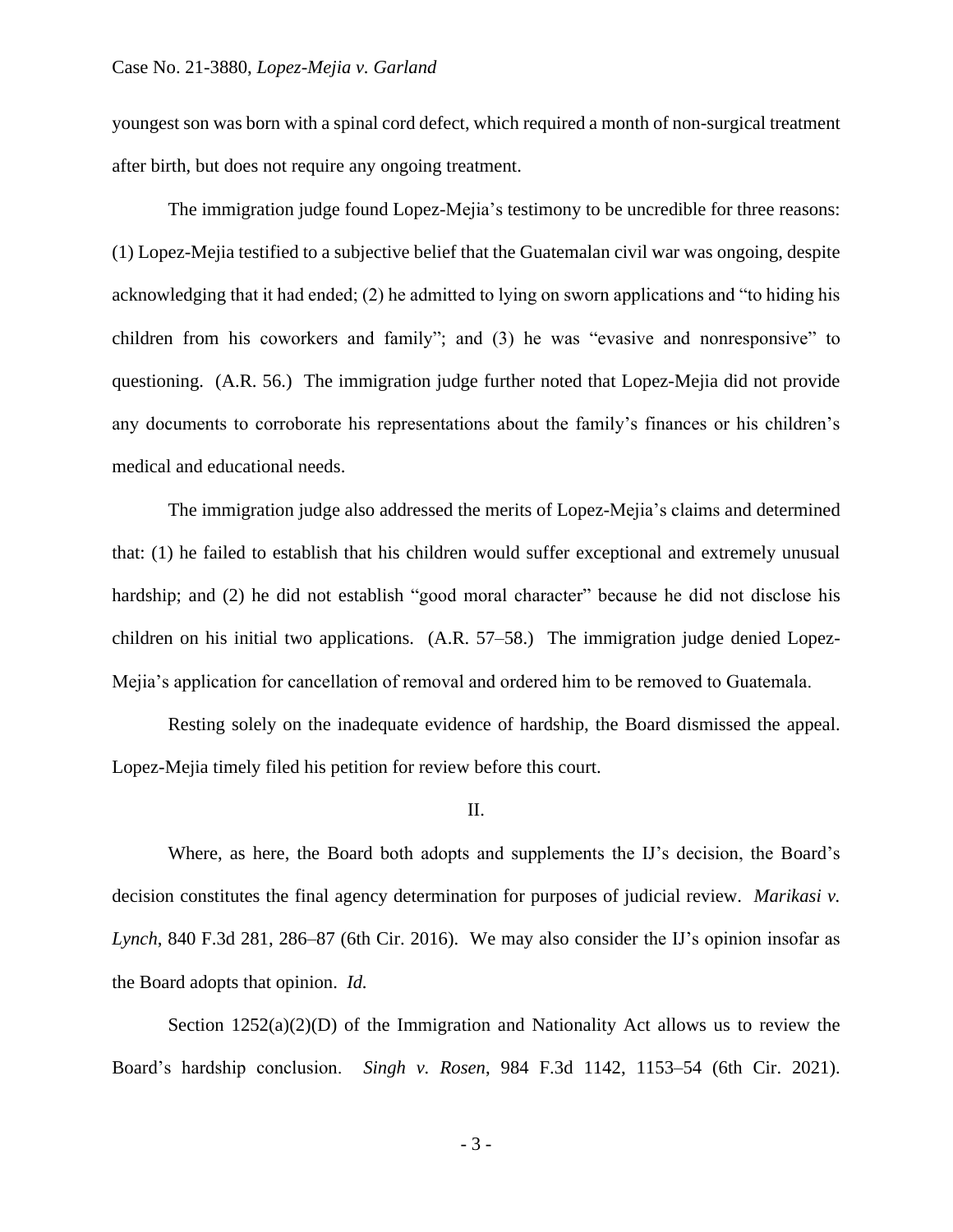### Case No. 21-3880, *Lopez-Mejia v. Garland*

Although "[t]he nature of this mixed question likely signals deference" to the Board, the *Singh*  court did not articulate the proper standard because doing so did not impact the court's ruling in that case. *Id.* at 1154 (discussing three possible standards of review, including clear error, substantial evidence, and compelling evidence). We similarly forgo determining the applicable standard of review for hardship conclusions because Lopez-Mejia has not shown his removal will cause exceptional and extremely unusual hardship to his children, no matter the standard applied. *See id.*; *see also Tolentino-Hernandez v. Garland*, No. 20-4021, 2021 WL 4782689, at \*1 (6th Cir. Oct. 13, 2021).

The Act provides that "[t]he Attorney General may cancel removal of" an otherwise deportable person if they meet four eligibility criteria. 8 U.S.C. § 1229b(b)(1). These include demonstrating "good moral character" and "establish[ing] that removal would result in exceptional and extremely unusual hardship to" the applicant's qualifying relatives. *Id.* But even when all statutory criteria for cancellation are met, relief is granted as a matter of discretion. *In re Monreal-Aguinaga*, 23 I. & N. Dec. 56, 58 (BIA 2001).

This case hinges on the fourth eligibility criterion: hardship to a qualifying relative. Relief for an "exceptional and extremely unusual hardship" is only available in "truly exceptional cases." *Id.* at 59. The hardship must be "substantially beyond the ordinary hardship that would be expected when a close family member leaves this country." *Id.* at 62 (internal quotation marks removed); *see also Montanez-Gonzalez v. Holder*, 780 F.3d 720, 722–23 (6th Cir. 2015). To assess the extent of hardship, the immigration judge must "consider the ages, health, and circumstances of qualifying . . . United States citizen relatives," "family ties in the United States and abroad," and the "political and economic conditions in the country of return." *Montanez-Gonzalez*, 780 F.3d at